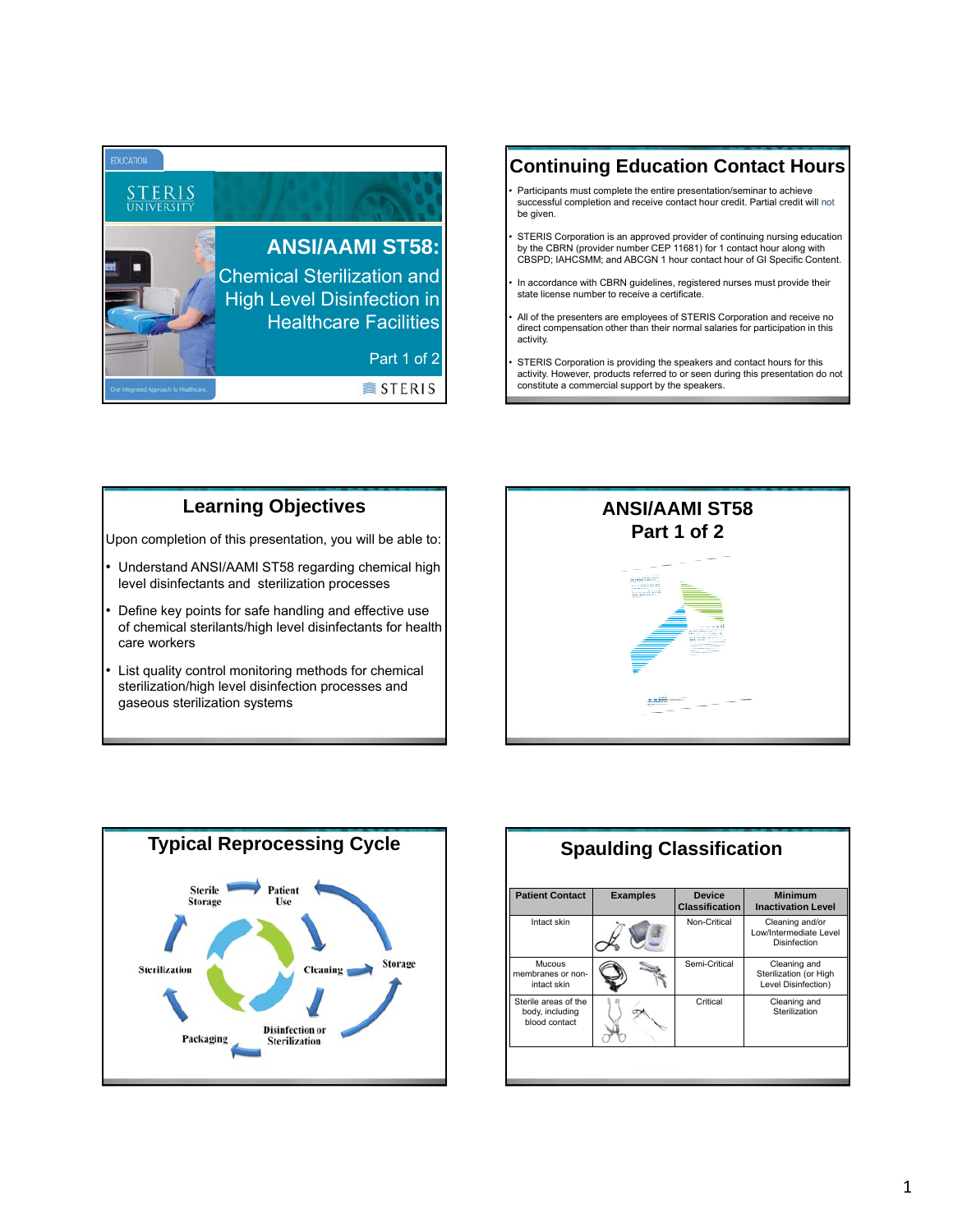



*facilities.*



# **Definitions for Review**

- Processing Area
- Disinfection
- Sterilization







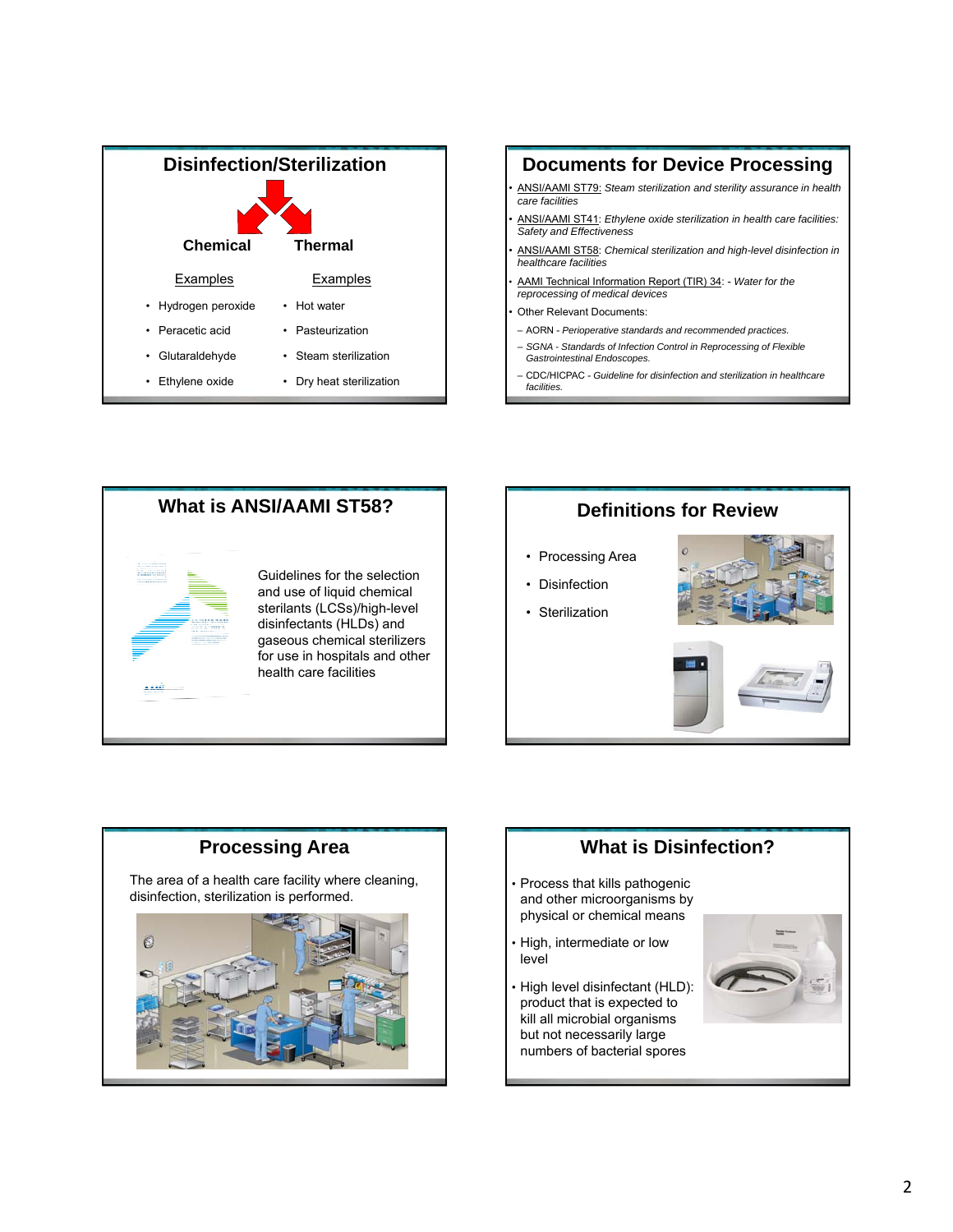#### **What is Sterilization?**

- Validated process used to render a product free from viable microorganisms
- Chemical sterilization uses a chemical agent for sterilization
- Liquid chemical or gaseous sterilization processes





#### **Work Area Design Considerations**

- Traffic control, engineering controls, ergonomics, proper equipment installation, operation
- Designated separation of dirty (cleaning) and clean (disinfection/sterilization) activities and work flow
- Separate from patient care areas
- Design for safe use chemicals
- Storage and disposal of chemical
- Restricted, controlled access
- Adequate ventilation



#### **Work Area Design Considerations,** continued

- Automated processing equipment for LCS/HLD
- Designed to reduce exposure to chemical
- Semi-automatic or automatic
- Considerations
	- Space, appropriate location
	- Manufacturer IFUs for installation
	- Safety features, mid-cycle inspection
	- Special plumbing requirements
	- Filter requirements
	- Heating system
	- Capabilities
	- Means to change and dispose chemical solutions

#### **Work Area Design Considerations,** continued

#### • Storage of LCS/HLD

- ‒ Follow IFUs and Safety Data Sheets (SDS)
- ‒ Containers tightly closed, properly marked
- ‒ Store in cool, secure, ventilated area

- Follow IFU, state and local requirements - Label waste container properly - Follow IFU for disposal of empty container

- No storage under sinks

• Disposal of LCS/HLD



• Certification recommended for all personnel

**Personnel Considerations**

• Follow health and personnel hygiene

#### • Qualifications

- ‒ Supervisory personnel
- Specialized training
- Knowledge and experience
- Participates in facility and continuing ed.
- Knowledge of regulations
- ‒ Processing personnel
	- Initial and on-the-job training
	- Training and continuing education
	- Demonstrates skills and competencies



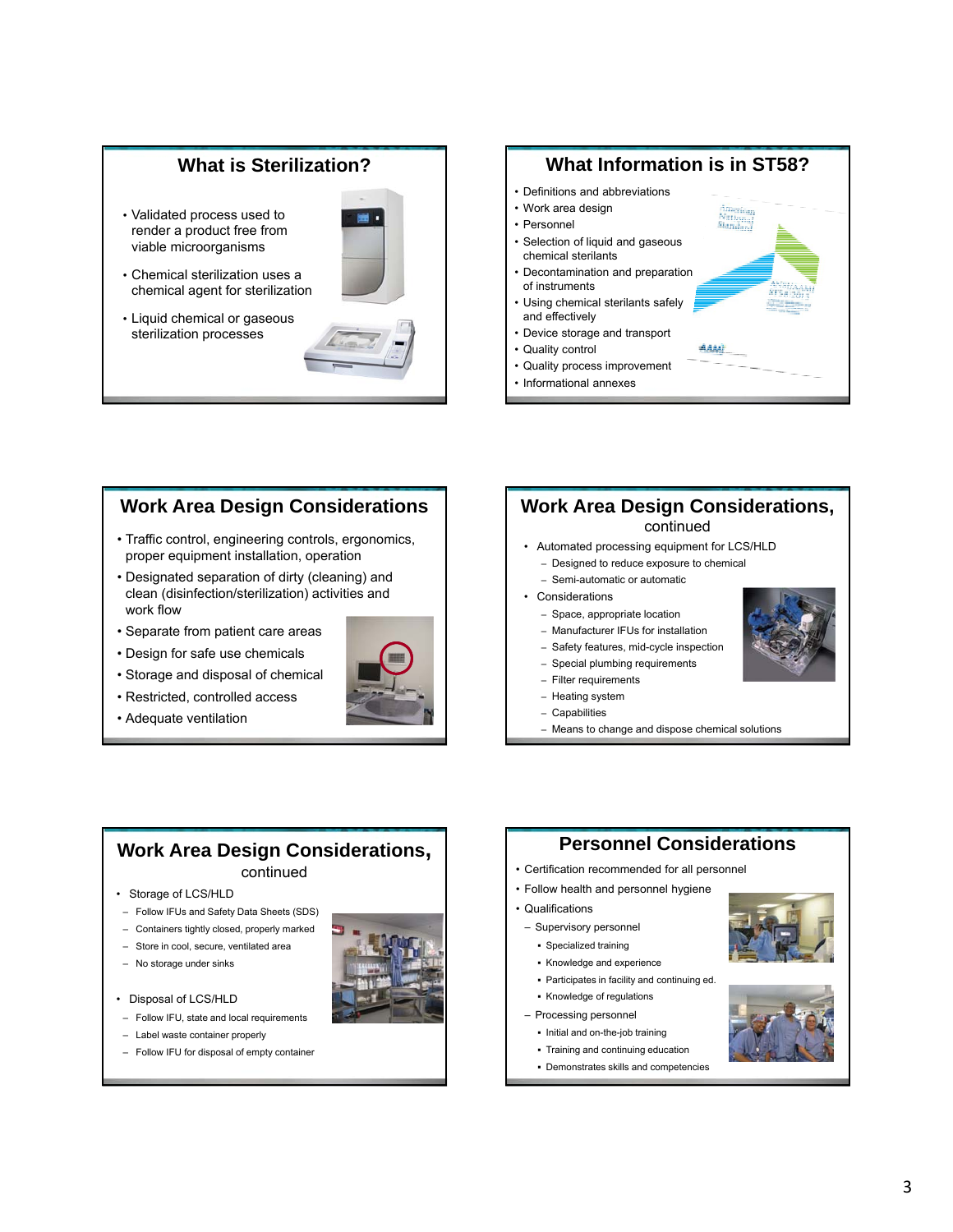#### **Personnel Considerations, continued**

- Hazard training and OSHA requirements
- PPEs to protect skin, eyes, mucous membranes, clothing
- Protective work practices
- Emergency/exposure procedures
- Consult SDS sheets

## **Selection of Liquid, Gaseous Chemical Sterilants and High Level Disinfectants**

- Categories –LCS/HLD
- Material compatibility • Cost effectiveness
- –Gaseous chemical sterilants FDA cleared
- Effectiveness

# **Decontamination and Preparation of Instruments**

- Receiving - New or repaired
- Cleaning - Facility policy
- $-IFUs$
- Handling and collection Transport
- ‒ Separation of waste
- ‒ Point of use pre-cleaning
- ‒ Safe transport
- ‒ Containment
- ‒ Contained and segregated
- ‒ On or off site • Preparation
- 





- 
- Inadequate disinfection/sterilization
- Toxicity

**Impacts** 

- Multi-Step process
- Cleaning (can include various steps)
- Rinsing
- Drying, inspection, verification



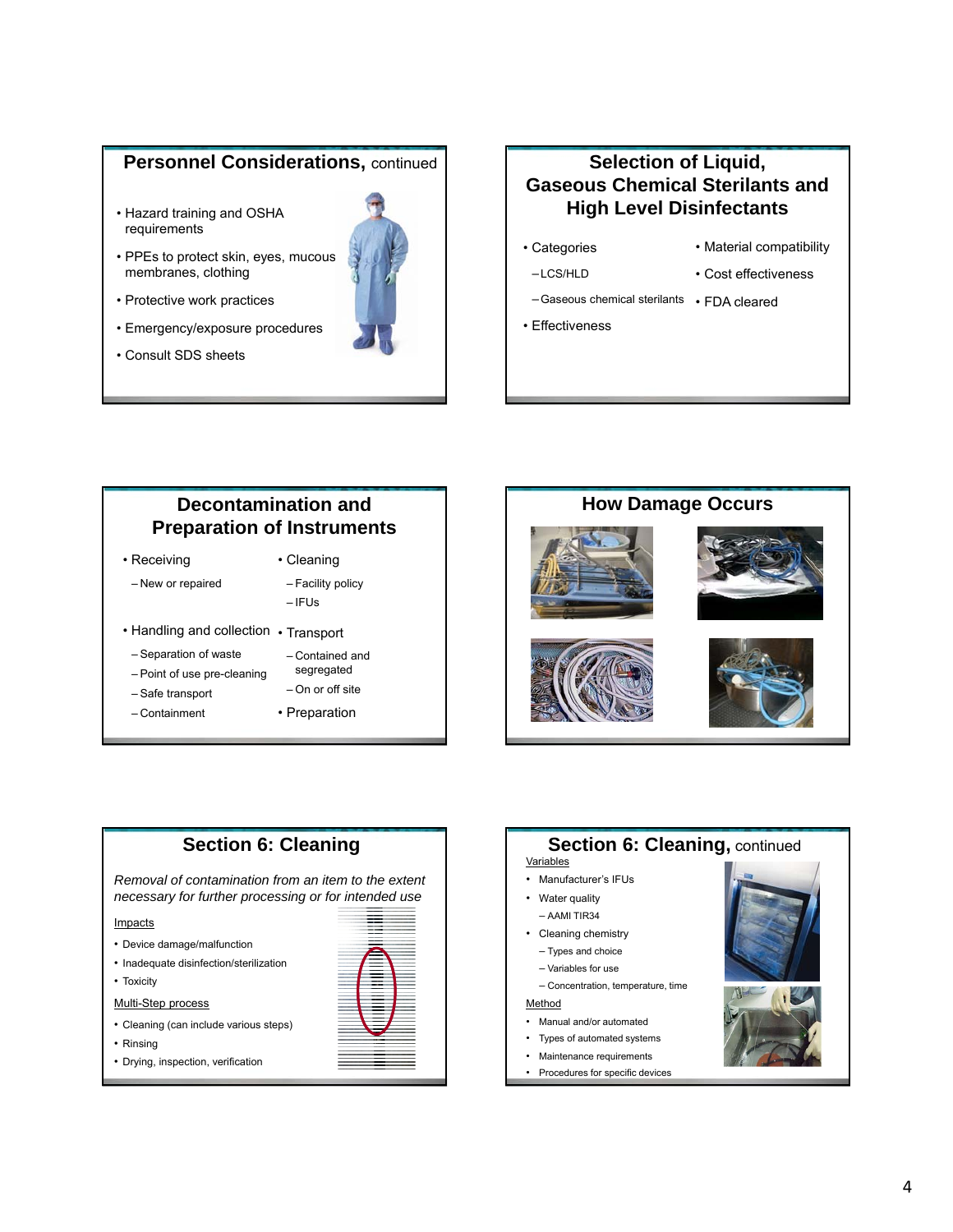

# **Preparation of Instruments**

- Drying (when applicable)
- Packaging (when applicable)
- Validated and specifically labeled for use









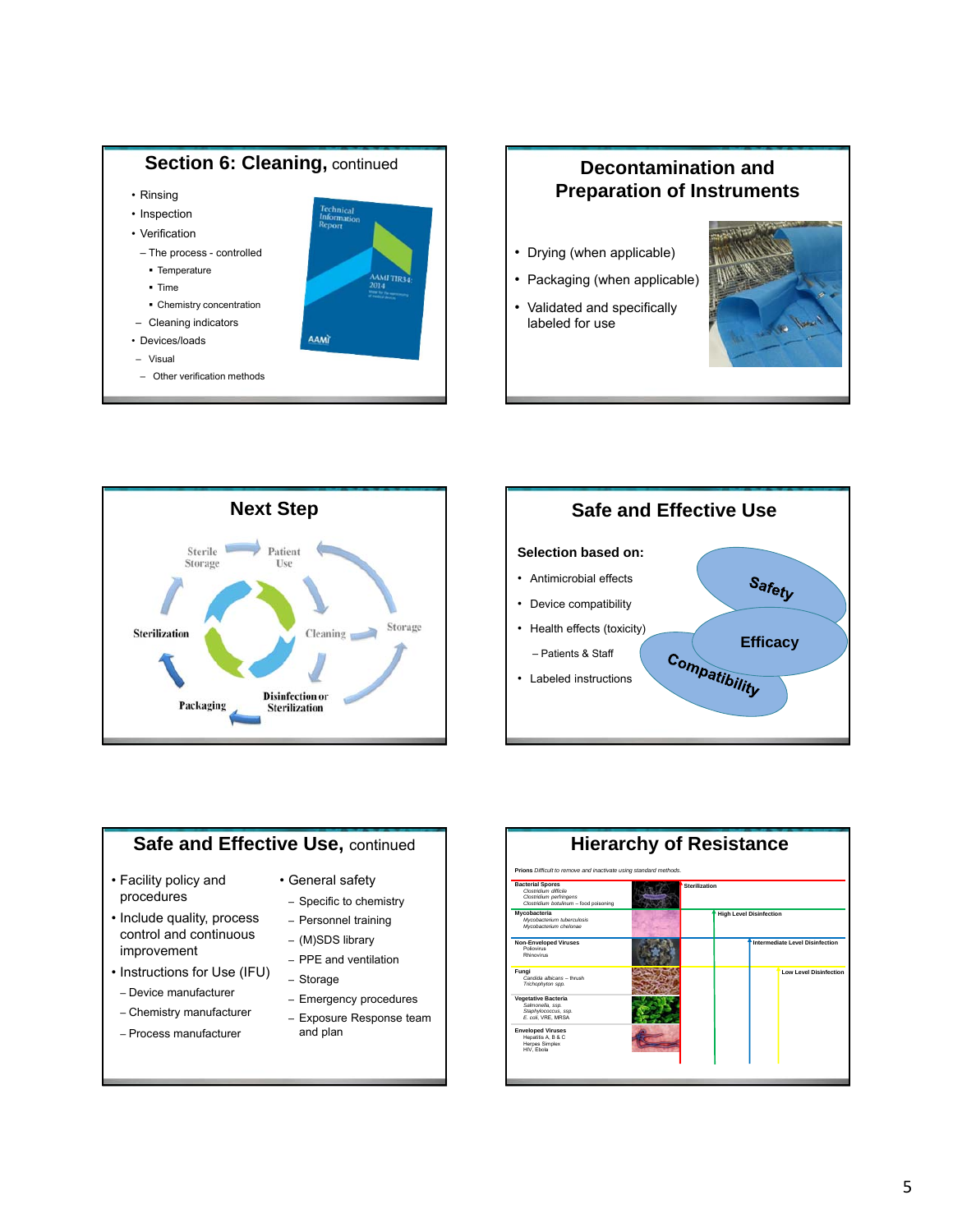#### **Safe and Effective Use**

#### Consideration for selection

- Product labeling (e.g., reuse and single use)
- Importance of formulation and instructions for use
- Even similar sounding products are very different! • Preparation, process controls
- Dispensing
- Water quality
- Dilution and rinsing (AAMI TIR 34)
- Toxicity
- Microbial quality of the device can be compromised
- e.g., during rinsing following high level disinfection

#### **Safe and Effective Use,** continued

#### Routine Testing and Monitoring

- **Physical**
- Time, temperature, leak/diagnostic tests, etc.
- Chemical
	- Solution test strips
	- Chemical indicators
- Chemical monitoring devices
- Biological
- Spore test strips
- Biological indicators
- Documentation



#### **Device Storage and Transport**

- Prevention of cross-contamination
- Facility-specific
- Liquid processes
	- Instructions for Use
	- Immediate use or drying-storage
- Gaseous processes
	- Correct storage and inspection

### **Quality Control**

*Quality control includes not only product and process monitoring but also involves continuous supervision of personnel performance and work practices and ongoing verification of adherence to established policy and procedures.*

Consistent with ST79 and applies to all process types:

- Manual using chemicals
- Automated using chemicals
- Gaseous chemical sterilization

*Follow manufacturers guidelines* 

#### **Quality Control, continued**

- Monitoring every device or load
	- Includes the use of physical monitors and indicators. Designed to verify an efficient process has been conducted.
- Routine testing
	- This testing should be conducted as often as recommended by the chemical, automated processor or sterilization process manufacturer. Verifies that the chemical or process is operating properly.
- Quality testing after installation or major repair
	- Manufacturer recommended testing to verify that any equipment is operating properly after a major event (such as a repair).
- Periodic product/load quality assurance testing
	- This testing is performed to verify that the expected results are achieved when following the equipment and instrument manufacturer IFUs.

#### **Quality Control, continued**

- Product identification and traceability
- Lot control and expiration dating
- ‒ Cycle identification, documentation and record keeping
- Parameters met
- Printout tape documented and maintained
- ‒ Applies to automated and manual HLD processes
- Inadequate processing and troubleshooting
- ‒ Follow IFU to troubleshoot problem
- ‒ Remove from service
- ‒ Notify appropriate personnel and service
- ‒ Retest after issue identified and corrected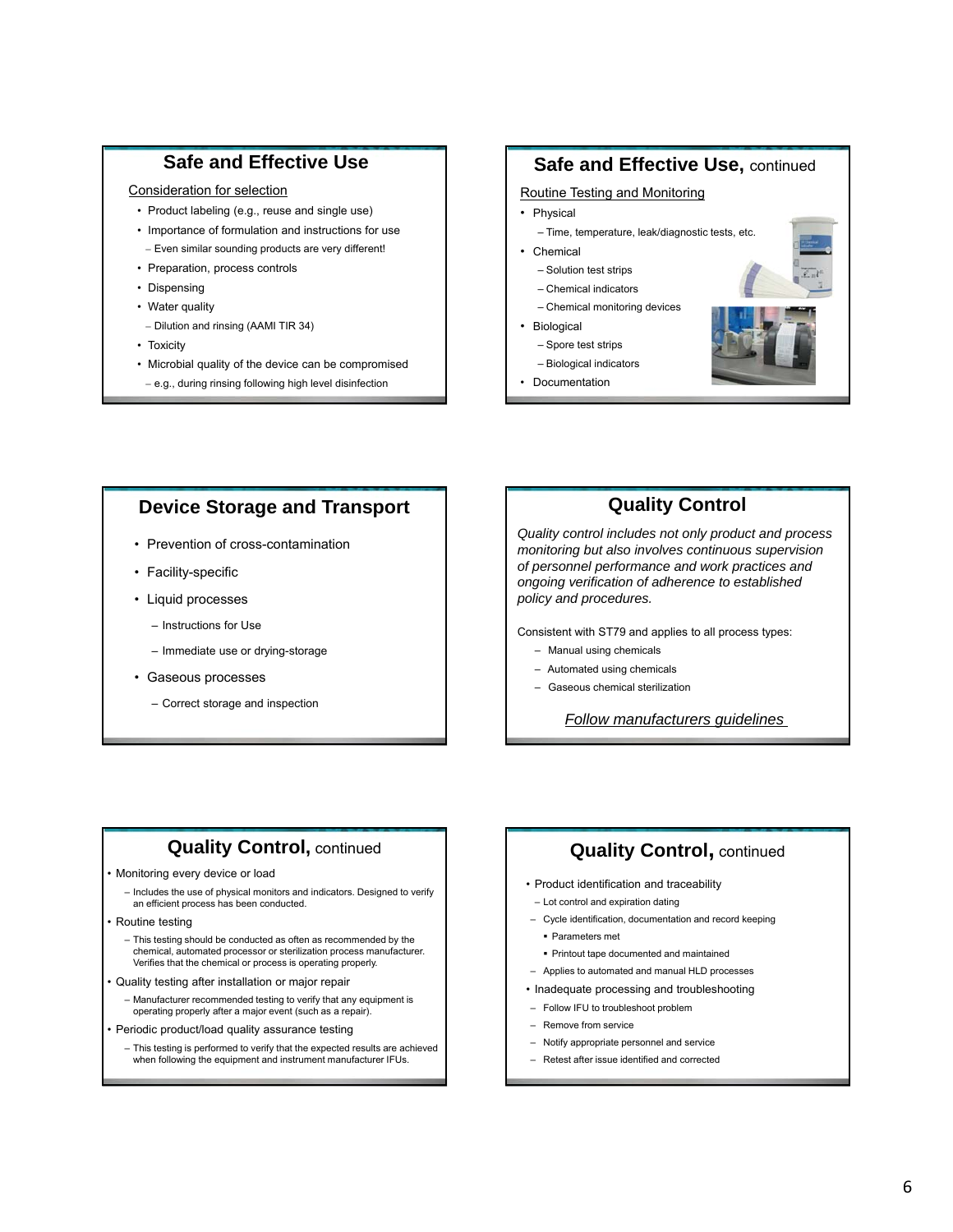## **Monitoring Manual Process Using LCS/HLD**

• LCS/HLD should be tested prior to each use

• Solution test strips and chemical monitoring devices are used

- ‒ Physical monitors with thermometer and timer
- ‒ Visual Inspection
- ‒ Failure of monitors

• Device not dispensed or used

• Initiate follow-up procedures



# **Testing and Monitoring Automated Processes using LCS/HLD**  • Physical monitoring with

• Chemical process monitoring devices

recording capability

- Solution test strips, chemical indicators, or other chemical monitoring device
- Biological testing



# **Monitoring Gaseous Sterilization Processes**

- As defined by the manufacturer
- Physical monitoring

– Temperature, concentration, pressure, etc.



- Indicators
	- Chemical indicators
	- Biological indicators
	- Process challenge devices





## **Quality Process Development**

#### **Key Components**

- Manufacturers written IFUs
- Guidelines, Recommended Practices and Standards
- Local and facility regulations or requirements
- Written policy and procedures
- Staff training, education and competency

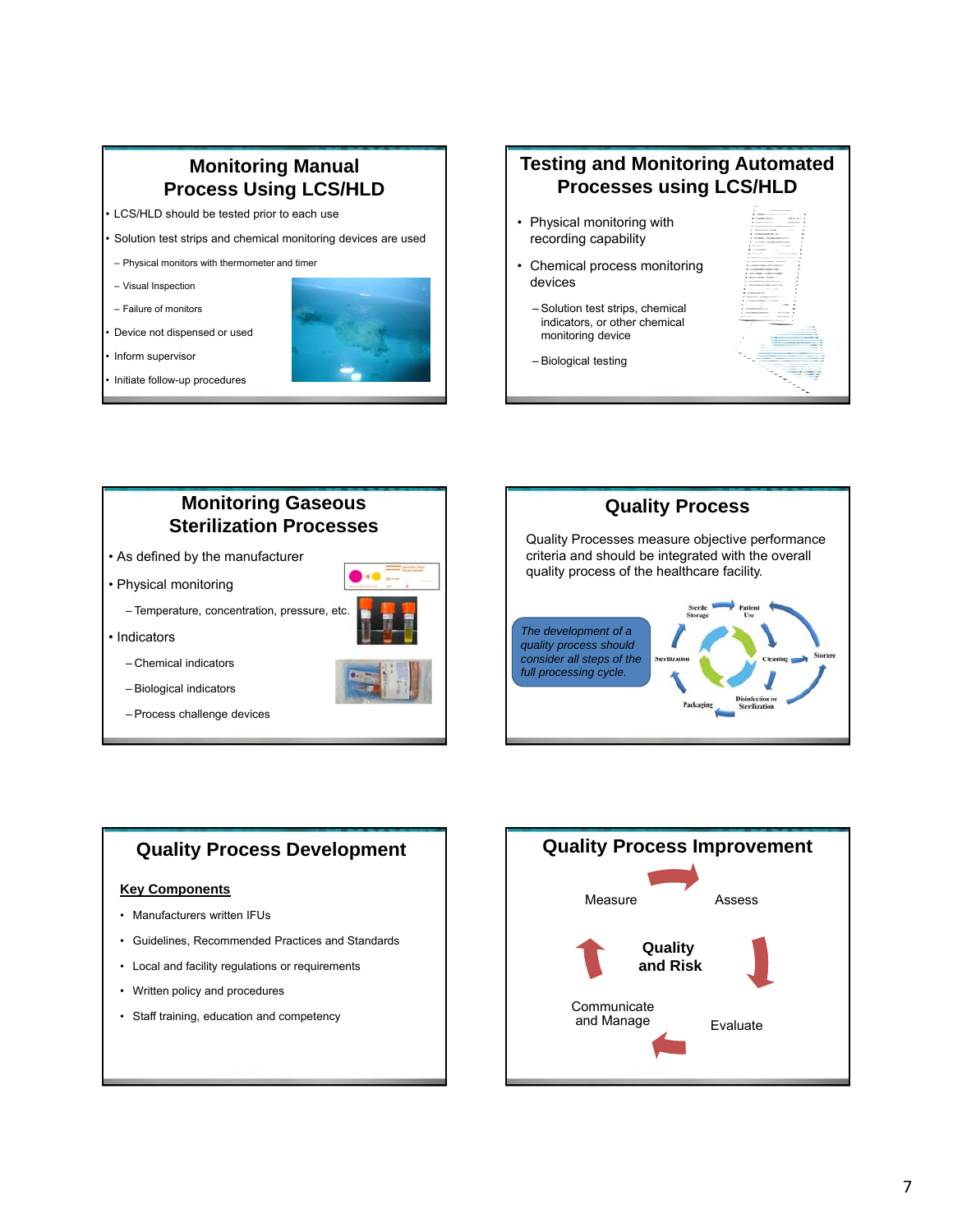#### **Risk Analysis**

- Identify all critical risks in process steps
- Describe what could reasonably go wrong
- Determine how often it could occur
- Determine the impact of the problem if it occurs
- Implement preventative action to avoid or reduce the risk
- Develop plan to mitigate the risks if something does go wrong
- Communicate plan to all stakeholders

#### **Action Items**

• Integrate the requirements recommended in ANSI/AAMI ST58 into facility procedures and policies

- In parallel with other guidelines, including ST79

• Review and Correct:

- ‒ Work place design
- ‒ Policies and procedures
- ‒ Selection and use of products
- Safety and efficacy
- ‒ Quality monitoring and testing
- ‒ Risk analysis and quality improvement process

#### **References**

Association for the Advancement of Medical Instrumentation. (2013). *ANSI/AAMI ST58:2013 Chemical sterilization and highlevel disinfection in health care facilities.* Arlington, VA: Author.

Association of the Advancement of Medical Instrumentation. (2013). *ANSI/AAMI ST79:2017 Comprehensive guide of steam sterilization and sterility assurance in healthcare facilities*. Arlington, VA: Author.

U. S. Food and Drug Administration (FDA). (2015). Reprocessing Medical Devices in Health Care Settings: Validation Methods and Labeling - Guidance for Industry and food and Drug Administration Staff. Retrieved from: http://www.fda.gov/downloads/medicaldevices/deviceregulationa ndguidance/guidancedocuments/ucm253010.pdf